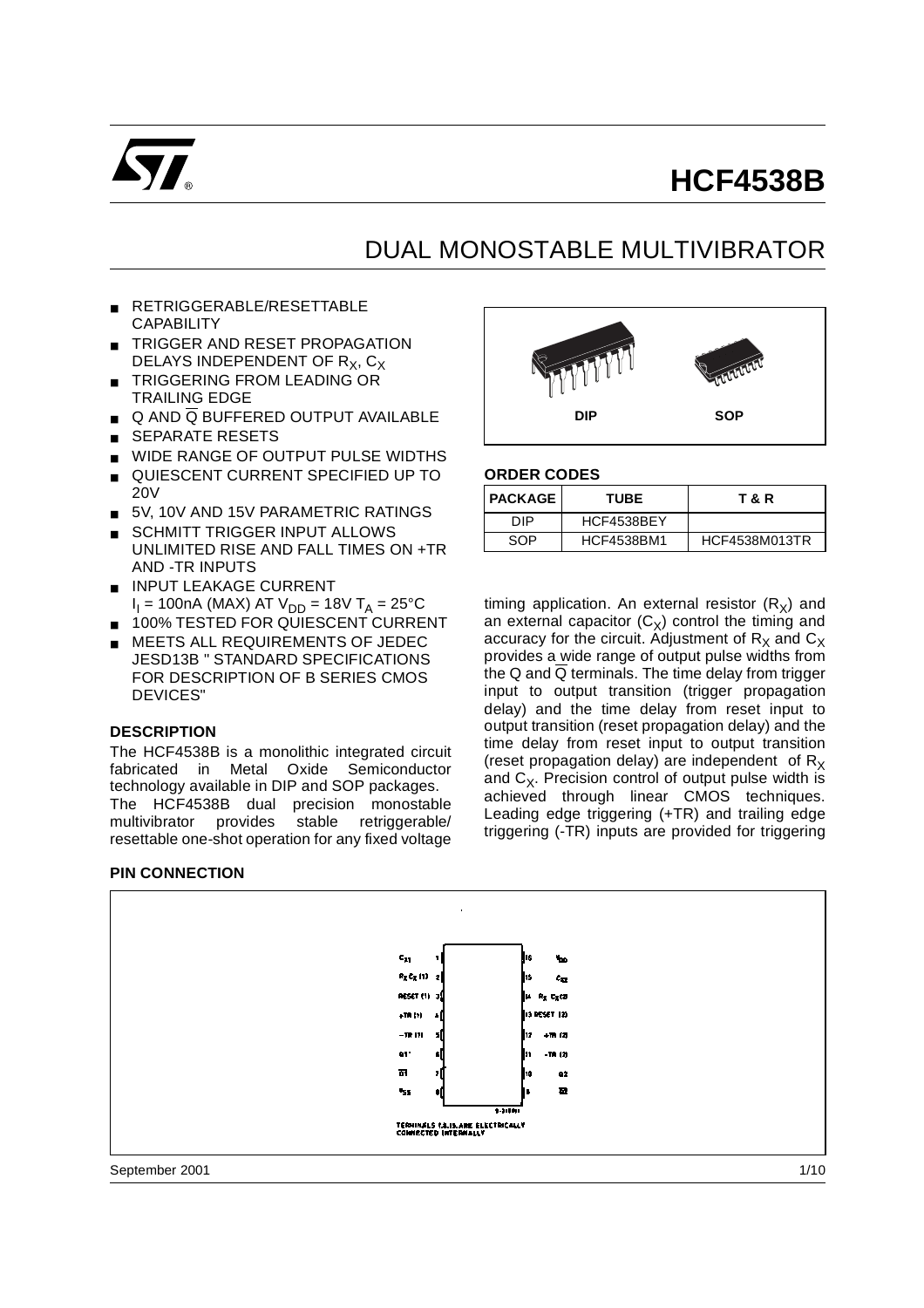from either edge of an input pulse. An unused +TR input should be tied to  $V_{SS}$ . An unused -TR input should be tied to  $V_{DD}$ . A RESET (on low level) is provided for immediate termination of the output pulse or to prevent output pulses when power is turned on. An unused RESET input should be tied to  $V_{DD}$  . However, if an entire section of the HCF4538B is not used, its inputs must be tied to either V<sub>DD</sub> or V<sub>SS</sub> (see table 1). In normal operation the circuit triggers (extends the output **IINPUT EQUIVALENT CIRCUIT PIN DESCRIPTION** 



pulse one period) on the application of each new trigger pulse. For operation in the non-retiggerable mode,  $\overline{Q}$  is connected to -TR when leading edge triggering (+TR) is used or Q is connected to +TR when trailing edge triggering (-TR) is used. The time period (T) for this multivibrator can be calculated by :  $T = R_X C_X$ . The min. value of external resistance,  $\overrightarrow{R_X}$ , is 4KΩ. The max. and min. values of external capacitance,  $C_x$ , are 100 µF and 5nF, respectively.

| <b>PIN No</b> | <b>SYMBOL</b>                | <b>NAME AND FUNCTION</b>                        |
|---------------|------------------------------|-------------------------------------------------|
| 4, 12         | $+TR$                        | Trigger Inputs (Low to<br>High, Edge-Triggered) |
| 5, 11         | -TR                          | Trigger Inputs (High to<br>Low, Edge-Triggered) |
| 3.13          | <b>RESET</b>                 | Direct Reset Inputs<br>(Active Low)             |
| 1, 15         | $C_X1, C_X2$                 | <b>External Capacitor Con-</b><br>nections      |
| 2, 14         | $R_X C_X 1$<br>$R_{X}C_{X}2$ | External Resistor/Capaci-<br>tor Connections    |
| 6, 10         | Q1, Q2                       | <b>Pulse Outputs</b>                            |
| 7, 9          | Q1, Q2                       | <b>Complementary Pulse</b><br>Outputs           |
| 8             | $\mathrm{V}_{\mathrm{SS}}$   | Negative Supply Voltage                         |
| 16            | Vnn                          | Positive Supply Voltage                         |

Terminals 1, 8, 15 are electrically connected internally

**AV** 

#### **FUNCTIONAL DIAGRAM**

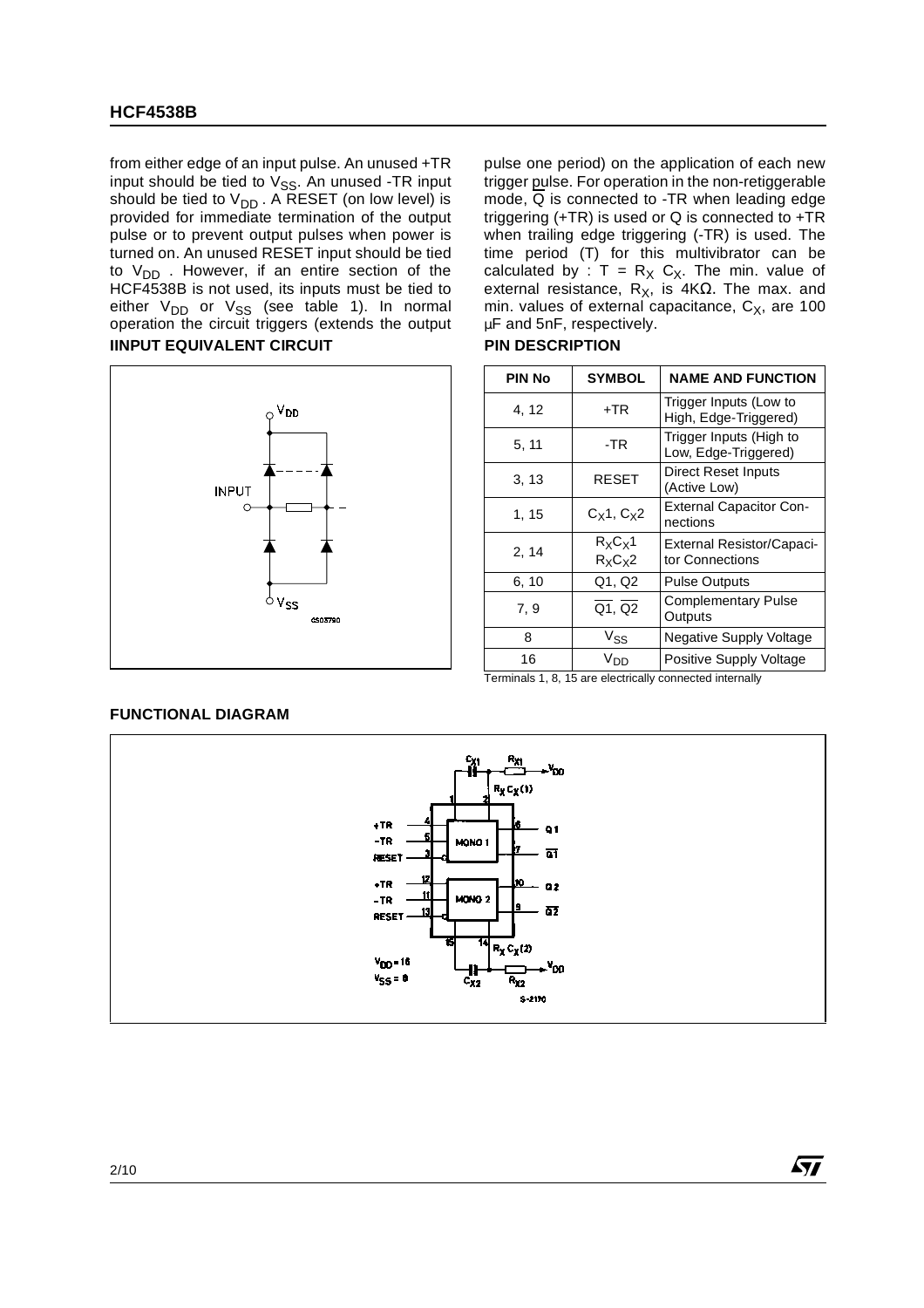**TABLE 1 : Functional Terminal Connections** 

| <b>FUNCTION</b>                            | $V_{DD}$ to Term. N° |            | $V_{SS}$ to Term. N° |            |          | Input Pulse to<br>Term. $N^{\circ}$ | <b>Other Connections</b> |            |  |
|--------------------------------------------|----------------------|------------|----------------------|------------|----------|-------------------------------------|--------------------------|------------|--|
|                                            | <b>Mono (1)</b>      | Mono $(2)$ | Mono (1)             | Mono $(2)$ | Mono (1) | Mono $(2)$                          | Mono $(1)$               | Mono $(2)$ |  |
| Leading Edge Trigger/<br>Retriggerable     | 3, 5                 | 11, 13     |                      |            | 4        | 12                                  |                          |            |  |
| Leading Edge Trigger/Non<br>Retriggerable  | 3                    | 13         |                      |            | 4        | 12                                  | 5, 7                     | 11, 9      |  |
| Trailing Edge Trigger/<br>Retriggerable    | 3                    | 13         | 4                    | 12         | 5        | 11                                  |                          |            |  |
| Trailing Edge Trigger/Non<br>Retriggerable | 3                    | 13         |                      |            | 5        | 11                                  | 4, 6                     | 12, 10     |  |

A Retriggerable one-shot multivibrator has an output pulse width which is extended on full time period (T) after application of the last trigger pulse. A Non-Retriggerable one-shot multivibrator has a time period (T) referenced from the application of the firs trigger pulse.

#### **LOGIC DIAGRAM**

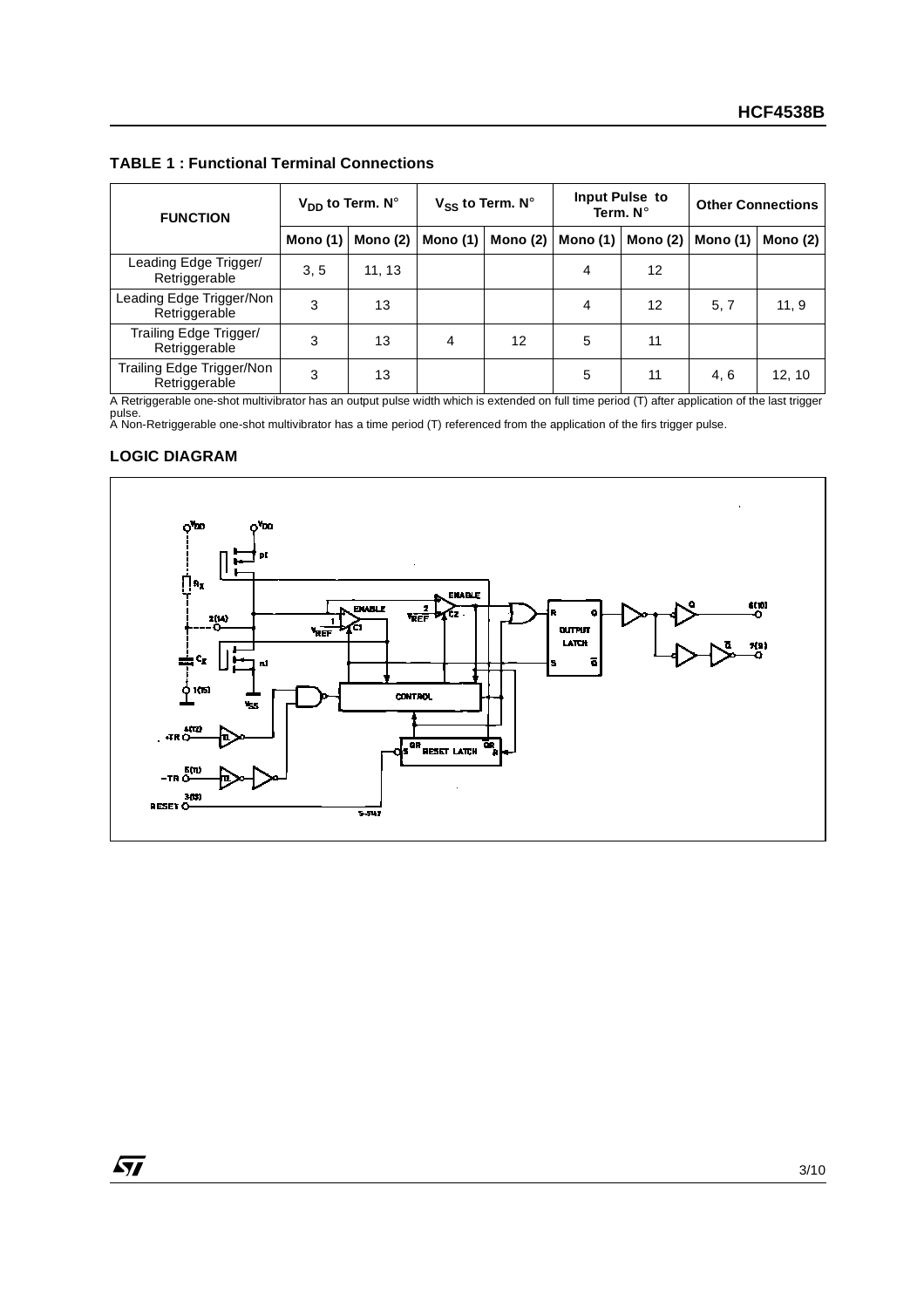#### **HCF4538B**

#### **LOGIC DIAGRAM**



#### **ABSOLUTE MAXIMUM RATINGS**

| <b>Symbol</b>     | <b>Parameter</b>                        | Value                    | <b>Unit</b> |
|-------------------|-----------------------------------------|--------------------------|-------------|
| V <sub>DD</sub>   | Supply Voltage                          | $-0.5$ to $+22$          | V           |
| V,                | <b>DC Input Voltage</b>                 | $-0.5$ to $V_{DD}$ + 0.5 | V           |
|                   | DC Input Current                        | ± 10                     | mA          |
| $P_D$             | Power Dissipation per Package           | 200                      | mW          |
|                   | Power Dissipation per Output Transistor | 100                      | mW          |
| $\mathsf{T_{op}}$ | <b>Operating Temperature</b>            | $-55$ to $+125$          | °C          |
| $T_{\text{stg}}$  | Storage Temperature                     | $-65$ to $+150$          | $^{\circ}C$ |

Absolute Maximum Ratings are those values beyond which damage to the device may occur. Functional operation under these conditions is<br>not implied.<br>All voltage values are referred to V<sub>SS</sub> pin voltage.

#### **RECOMMENDED OPERATING CONDITIONS**

| Symbol   | <b>Parameter</b>             | Value         | Unit        |
|----------|------------------------------|---------------|-------------|
| $V_{DD}$ | Supply Voltage               | 3 to 20       |             |
| v.       | Input Voltage                | 0 to $V_{DD}$ |             |
| ' op     | <b>Operating Temperature</b> | $-55$ to 125  | $\sim$<br>◡ |

 $\sqrt{27}$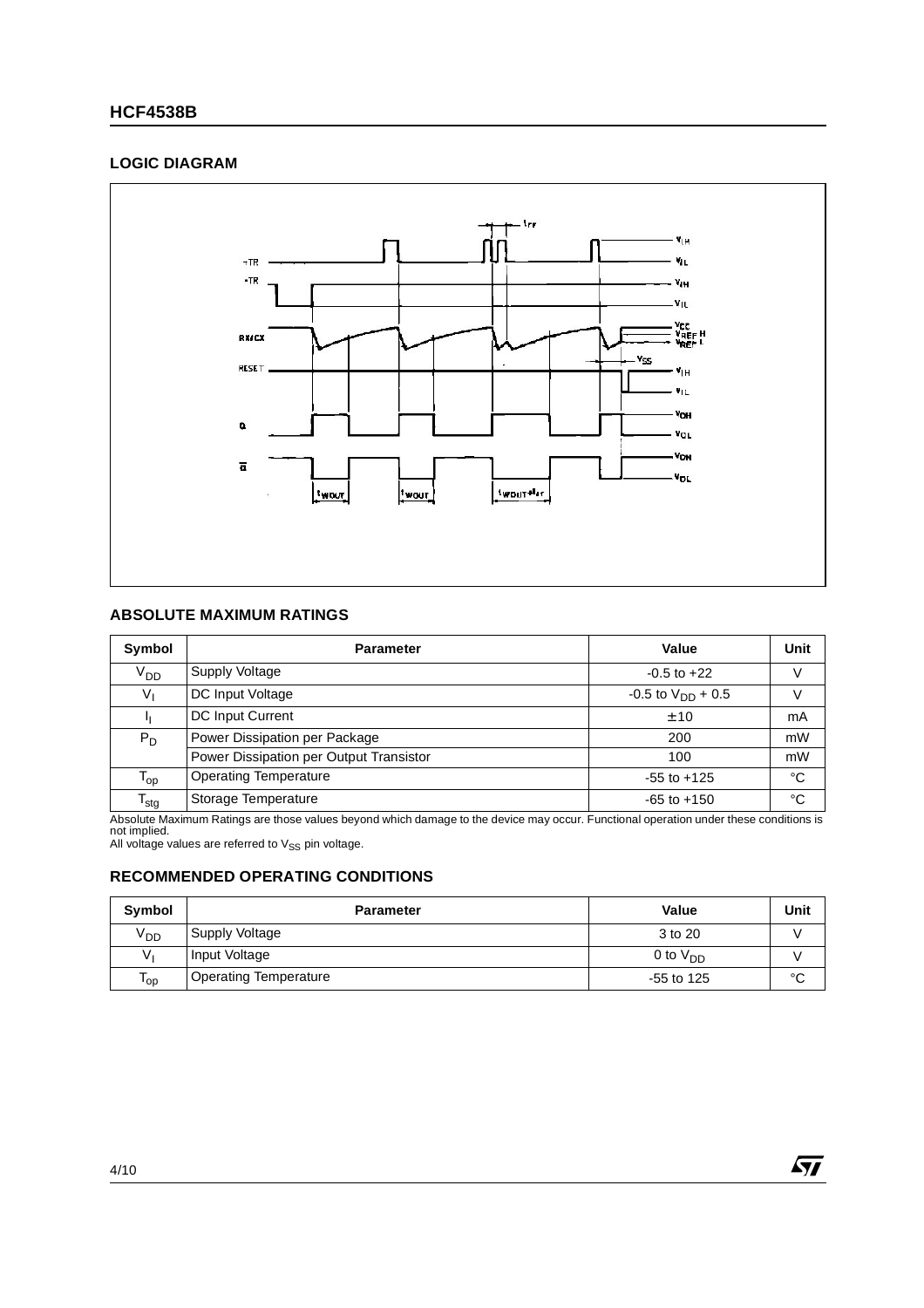#### **DC SPECIFICATIONS**

|                  |                          | <b>Test Condition</b> |             |                                                                         |      | Value          |                     |      |                |                |                |                |         |
|------------------|--------------------------|-----------------------|-------------|-------------------------------------------------------------------------|------|----------------|---------------------|------|----------------|----------------|----------------|----------------|---------|
| Symbol           | <b>Parameter</b>         | v,                    | $V_{\rm O}$ | <b>V<sub>DD</sub></b><br>$\mathsf{II}_{\mathsf{O}}$<br>$(\mu A)$<br>(V) |      |                | $T_A = 25^{\circ}C$ |      |                | -40 to 85°C    | -55 to 125°C   |                | Unit    |
|                  |                          | (V)                   | (V)         |                                                                         | Min. | Typ.           | Max.                | Min. | Max.           | Min.           | Max.           |                |         |
| $I_{\mathsf{L}}$ | Quiescent Current        | 0/5                   |             |                                                                         | 5    |                | 0.04                | 5    |                | 150            |                | 150            |         |
|                  |                          | 0/10                  |             |                                                                         | 10   |                | 0.04                | 10   |                | 300            |                | 300            | $\mu$ A |
|                  |                          | 0/15                  |             |                                                                         | 15   |                | 0.04                | 20   |                | 600            |                | 600            |         |
|                  |                          | 0/20                  |             |                                                                         | 20   |                | 0.08                | 100  |                | 3000           |                | 3000           |         |
| $V_{OH}$         | <b>High Level Output</b> | 0/5                   |             | $<$ 1                                                                   | 5    | 4.95           |                     |      | 4.95           |                | 4.95           |                |         |
|                  | Voltage                  | 0/10                  |             | $<$ 1                                                                   | 10   | 9.95           |                     |      | 9.95           |                | 9.95           |                | $\vee$  |
|                  |                          | 0/15                  |             | $<$ 1                                                                   | 15   | 14.95          |                     |      | 14.95          |                | 14.95          |                |         |
| $V_{OL}$         | Low Level Output         | 5/0                   |             | $<$ 1                                                                   | 5    |                | 0.05                |      |                | 0.05           |                | 0.05           |         |
|                  | Voltage                  | 10/0                  |             | $<$ 1                                                                   | 10   |                | 0.05                |      |                | 0.05           |                | 0.05           | $\vee$  |
|                  | 15/0                     |                       | $<$ 1       | 15                                                                      |      | 0.05           |                     |      | 0.05           |                | 0.05           |                |         |
| $V_{\text{IH}}$  | High Level Input         |                       | 0.5/4.5     | $<$ 1                                                                   | 5    | 3.5            |                     |      | 3.5            |                | 3.5            |                |         |
|                  | Voltage                  |                       | 1/9         | $<$ 1                                                                   | 10   | $\overline{7}$ |                     |      | $\overline{7}$ |                | $\overline{7}$ |                | $\vee$  |
|                  |                          |                       | 1.5/13.5    | $<$ 1                                                                   | 15   | 11             |                     |      | 11             |                | 11             |                |         |
| $V_{IL}$         | Low Level Input          |                       | 4.5/0.5     | $<$ 1                                                                   | 5    |                |                     | 1.5  |                | 1.5            |                | 1.5            |         |
|                  | Voltage                  |                       | 9/1         | $<$ 1                                                                   | 10   |                |                     | 3    |                | 3              |                | 3              | $\vee$  |
|                  |                          |                       | 13.5/1.5    | $<$ 1                                                                   | 15   |                |                     | 4    |                | $\overline{4}$ |                | $\overline{4}$ |         |
| $I_{OH}$         | <b>Output Drive</b>      | 0/5                   | 2.5         | $<$ 1                                                                   | 5    | $-1.6$         | $-3.2$              |      | $-1.3$         |                | $-1.3$         |                |         |
|                  | Current                  | 0/5                   | 4.6         | $<$ 1                                                                   | 5    | $-0.51$        | $-1$                |      | $-0.42$        |                | $-0.42$        |                |         |
|                  |                          | 0/10                  | 9.5         | $<$ 1                                                                   | 10   | $-1.3$         | $-2.6$              |      | $-1.1$         |                | $-1.1$         |                | mA      |
|                  |                          | 0/15                  | 13.5        | $<$ 1                                                                   | 15   | $-3.4$         | $-6.8$              |      | $-2.8$         |                | $-2.8$         |                |         |
| $I_{OL}$         | Output Sink              | 0/5                   | 0.4         | $<$ 1                                                                   | 5    | $-0.51$        | 1                   |      | $-0.42$        |                | $-0.42$        |                |         |
|                  | Current                  | 0/10                  | 0.5         | $<$ 1                                                                   | 10   | $-1.3$         | 2.6                 |      | $-1.1$         |                | $-1.1$         |                | mA      |
|                  |                          | 0/15                  | 1.5         | $<$ 1                                                                   | 15   | $-3.4$         | 6.8                 |      | $-2.8$         |                | $-2.8$         |                |         |
| Т,               | Input Leakage<br>Current | 0/18                  | Any Input   |                                                                         | 18   |                | $±10^{-5}$          | ±0.1 |                | ±1             |                | ±1             | μA      |
| C <sub>1</sub>   | Input Capacitance        |                       | Any Input   |                                                                         |      |                | 5                   | 7.5  |                |                |                |                | pF      |

The Noise Margin for both "1" and "0" level is: 1V min. with  $V_{DD}$ =5V, 2V min. with V<sub>DD</sub>=10V, 2.5V min. with V<sub>DD</sub>=15V

 $\sqrt{M}$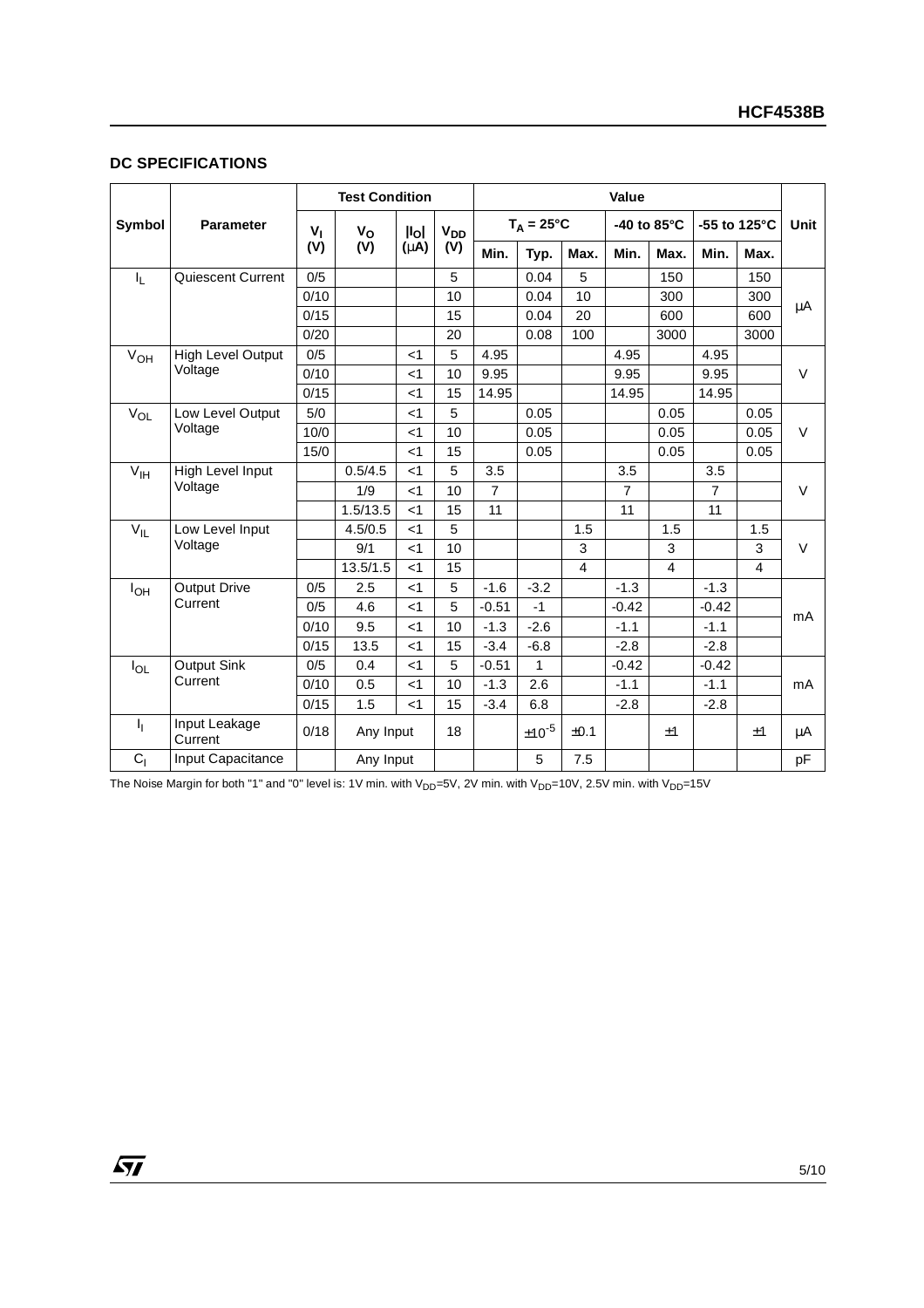#### **HCF4538B**

#### **DYNAMIC ELECTRICAL CHARACTERISTICS** (T<sub>amb</sub> = 25°C, C<sub>L</sub> = 50pF, R<sub>L</sub> = 200KΩ, t<sub>r</sub> = t<sub>f</sub> = 20 ns)

|                                   |                                                                           | <b>Test Condition</b> |                  |           | Value (*) |      |      |  |
|-----------------------------------|---------------------------------------------------------------------------|-----------------------|------------------|-----------|-----------|------|------|--|
| Symbol<br><b>Parameter</b>        |                                                                           | $V_{DD} (V)$          |                  | Min.      | Typ.      | Max. |      |  |
| t <sub>TLH</sub> t <sub>THL</sub> | <b>Transition Time</b>                                                    | 5                     |                  |           | 100       | 200  |      |  |
|                                   |                                                                           | 10                    |                  |           | 50        | 100  | ns   |  |
|                                   |                                                                           | 15                    |                  |           | 40        | 80   |      |  |
| t <sub>PLH</sub> t <sub>PHL</sub> | Propagation Delay Time                                                    | 5                     |                  |           | 300       | 600  |      |  |
|                                   | +TR or -TR to Q or Q                                                      | 10                    |                  |           | 150       | 300  | ns   |  |
|                                   |                                                                           | 15                    |                  |           | 100       | 200  |      |  |
| t <sub>PLH</sub> t <sub>PHL</sub> | Propagation Delay Time                                                    | 5                     |                  |           | 250       | 500  |      |  |
|                                   | Reset to Q or Q                                                           | 10                    | $R_L = 1K\Omega$ |           | 125       | 250  | ns   |  |
|                                   |                                                                           | 15                    |                  |           | 95        | 190  |      |  |
| $t_{WH}$ $t_{WL}$                 | Minimum Input Pulse                                                       | 5                     |                  |           | 80        | 140  |      |  |
|                                   | Width +TR, -TR or Reset                                                   | 10                    | $R_L = 1K\Omega$ |           | 40        | 80   | ns   |  |
|                                   |                                                                           | 15                    |                  |           | 30        | 60   |      |  |
| $t_{WT}$                          | Output Pulse Width - Q or                                                 | 5                     |                  | 57        | 60.6      | 64.5 |      |  |
|                                   | Q ( $C_X$ = 0.005 µF, R <sub>X</sub> =                                    | 10                    |                  | 55        | 58.9      | 63.0 | μs   |  |
|                                   | 10KΩ $(1)$                                                                | 15                    |                  | 55        | 59.1      | 63.5 |      |  |
| $t_{WT}$                          | Output Pulse Width - Q or                                                 | 5                     |                  | 9.4       | 9.97      | 10.5 |      |  |
|                                   | Q ( $C_X = 0.1 \mu F$ , $R_X =$                                           | 10                    |                  | 9.4       | 9.95      | 10.6 | ms   |  |
|                                   | $100K\Omega$                                                              | 15                    |                  | 9.5       | 10.0      | 10.6 |      |  |
| $t_{WT}$                          | Output Pulse Width - Q or                                                 | 5                     |                  | 0.95      | 1.0       | 1.06 |      |  |
|                                   | Q ( $C_X$ = 10 $\mu$ F, R <sub>X</sub> =                                  | 10                    |                  | 0.95      | 1.0       | 1.06 | S    |  |
|                                   | $100K\Omega$                                                              | 15                    |                  | 0.96      | 1.0       | 1.07 |      |  |
| $t_{\rm W}$                       | <b>Pulse Width Match</b>                                                  | 5                     |                  |           | ±1        |      |      |  |
|                                   | Between Circuits in Same                                                  | 10                    |                  |           | ±1        |      | $\%$ |  |
|                                   | Package: $(100(T_1 - T_2)/T_1)$<br>$(C_X = 0.1 \mu F, R_X = 100 K\Omega)$ | 15                    |                  |           | ±1        |      |      |  |
| $t_{rr}$                          | Minimum Retrigger Time                                                    | 5                     |                  | 0         |           |      |      |  |
|                                   |                                                                           | 10                    |                  | $\pmb{0}$ |           |      | ns   |  |
|                                   |                                                                           | 15                    |                  | $\Omega$  |           |      |      |  |
| $C_{IN}$                          | Input Capacitance                                                         | Any Input             |                  |           | 5         | 7.5  | pF   |  |

 $\sqrt{M}$ 

(\*) Typical temperature coefficient for all  $V_{DD}$  value is 0.3 %/°C.

(1) Minimum R<sub>X</sub> value = 4K $\Omega$  , minimum C<sub>X</sub> value = 5000 pF

6/10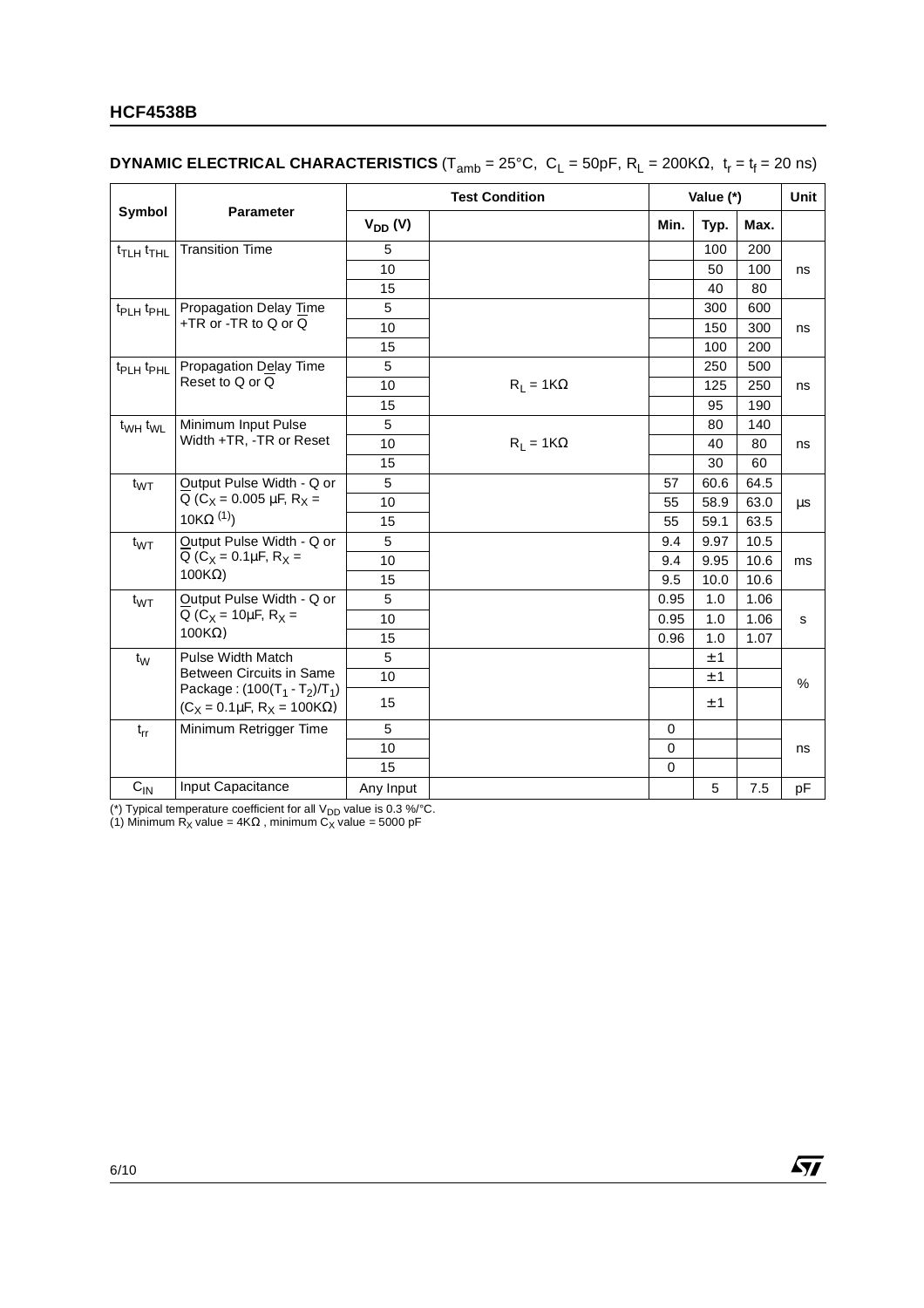#### **TEST CIRCUIT**



#### **WAVEFORM : PROPAGATION DELAY TIMES** (f=1MHz; 50% duty cycle)



 $\sqrt{27}$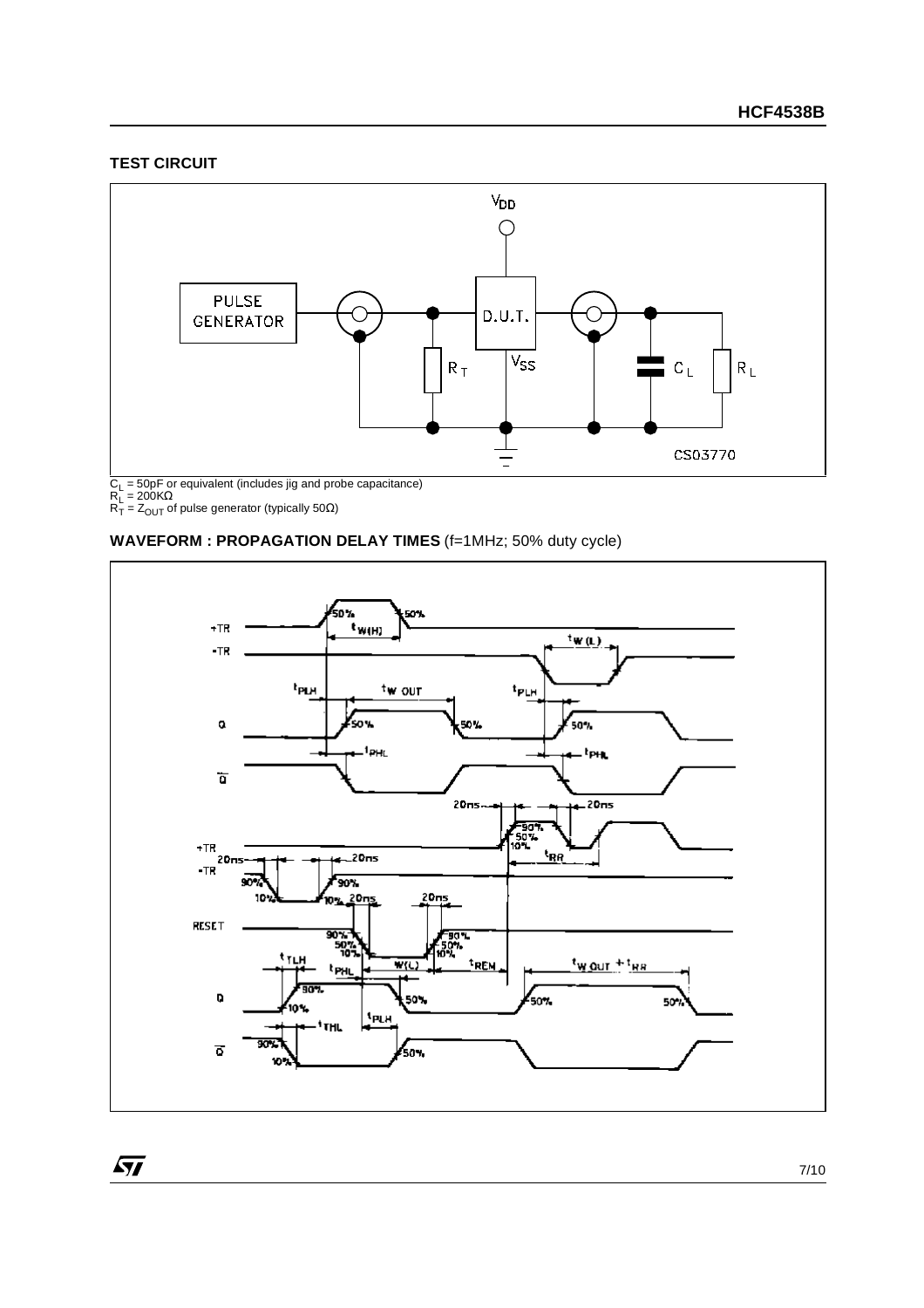|                  | Plastic DIP-16 (0.25) MECHANICAL DATA |            |      |       |       |       |  |
|------------------|---------------------------------------|------------|------|-------|-------|-------|--|
| DIM.             |                                       | mm.        |      |       |       |       |  |
|                  | MIN.                                  | <b>TYP</b> | MAX. | MIN.  | TYP.  | MAX.  |  |
| a1               | 0.51                                  |            |      | 0.020 |       |       |  |
| $\sf B$          | 0.77                                  |            | 1.65 | 0.030 |       | 0.065 |  |
| $\sf b$          |                                       | $0.5\,$    |      |       | 0.020 |       |  |
| b <sub>1</sub>   |                                       | 0.25       |      |       | 0.010 |       |  |
| D                |                                       |            | 20   |       |       | 0.787 |  |
| E                |                                       | 8.5        |      |       | 0.335 |       |  |
| ${\bf e}$        |                                       | 2.54       |      |       | 0.100 |       |  |
| e3               |                                       | 17.78      |      |       | 0.700 |       |  |
| $\mathsf F$      |                                       |            | 7.1  |       |       | 0.280 |  |
| T                |                                       |            | 5.1  |       |       | 0.201 |  |
| L                |                                       | 3.3        |      |       | 0.130 |       |  |
| $\boldsymbol{Z}$ |                                       |            | 1.27 |       |       | 0.050 |  |

٦



### $\Gamma$

8/10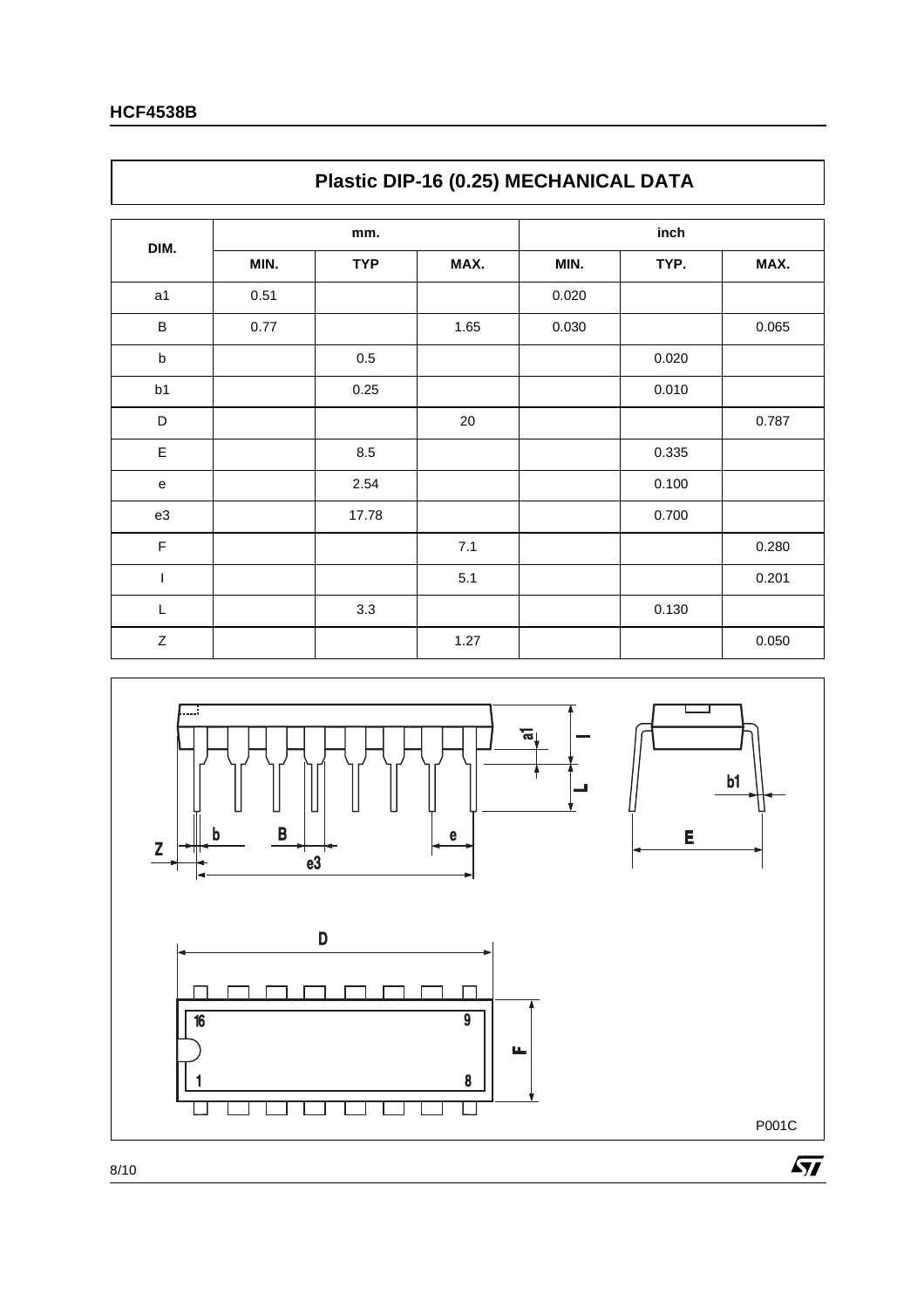| DIM.           |         | mm.        |         | inch       |       |       |  |  |  |
|----------------|---------|------------|---------|------------|-------|-------|--|--|--|
|                | MIN.    | <b>TYP</b> | MAX.    | MIN.       | TYP.  | MAX.  |  |  |  |
| A              |         |            | 1.75    |            |       | 0.068 |  |  |  |
| a1             | 0.1     |            | 0.2     | 0.003      |       | 0.007 |  |  |  |
| a2             |         |            | 1.65    |            |       | 0.064 |  |  |  |
| $\sf b$        | 0.35    |            | 0.46    | 0.013      |       | 0.018 |  |  |  |
| b <sub>1</sub> | 0.19    |            | 0.25    | 0.007      |       | 0.010 |  |  |  |
| $\mathbf C$    |         | $0.5\,$    |         |            | 0.019 |       |  |  |  |
| c1             |         |            |         | 45° (typ.) |       |       |  |  |  |
| D              | 9.8     |            | 10      | 0.385      |       | 0.393 |  |  |  |
| E              | 5.8     |            | $6.2\,$ | 0.228      |       | 0.244 |  |  |  |
| e              |         | 1.27       |         |            | 0.050 |       |  |  |  |
| e3             |         | 8.89       |         |            | 0.350 |       |  |  |  |
| F              | 3.8     |            | 4.0     | 0.149      |       | 0.157 |  |  |  |
| G              | 4.6     |            | 5.3     | 0.181      |       | 0.208 |  |  |  |
| L              | $0.5\,$ |            | 1.27    | 0.019      |       | 0.050 |  |  |  |
| M              |         |            | 0.62    |            |       | 0.024 |  |  |  |